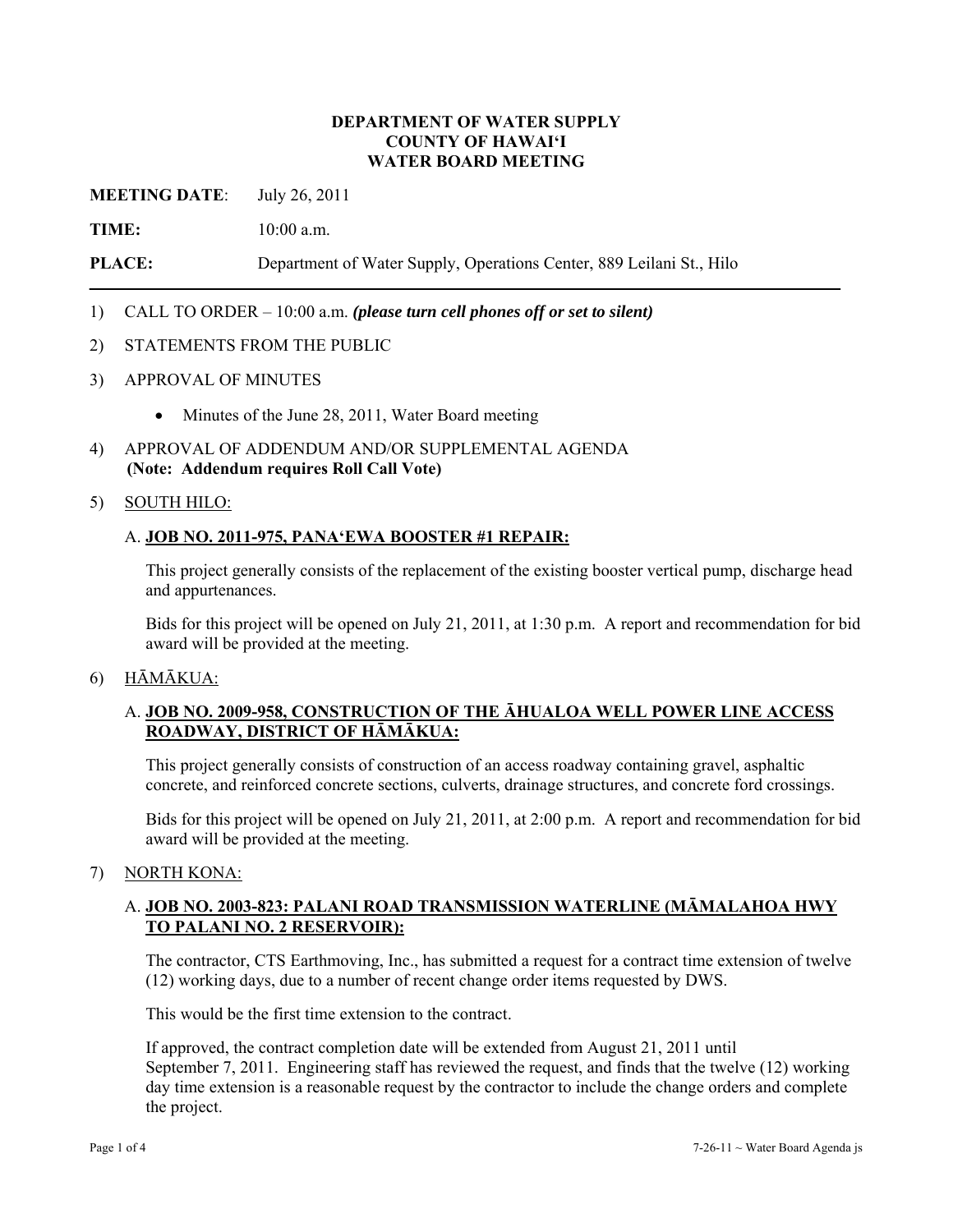**RECOMMENDATION:** It is recommended that the Board grant this extension of contract time of twelve (12) working days, to CTS Earthmoving, Inc., for JOB NO. 2003-823, PALANI ROAD TRANSMISSION WATERLINE (MĀMALAHOA HWY TO PALANI NO. 2 RESERVOIR).

### 8) MISCELLANEOUS:

# A. **DEDICATION OF WATER SYSTEMS:**

The Department has received the following documents for action by the Water Board. The water systems have been constructed in accordance with the Department's standards and are in acceptable condition for dedication.

### **1. GRANT OF EASEMENT AND BILL OF SALE**

 Subdivision Application No. 2009-000857 Grantor/Seller: Hawai'i Island Community Development Corporation Tax Map Key: (3) 5-5-019: 025 (Portion) E.W.O.: 2010-043 No. of Lots: 22 Zoning: RS 7.5 Facilities Charge: \$104,500.00 Date Paid: 8/13/2010 Final Inspection Date: 12/04/2010 Water System Cost: \$117,652.70

### **2. GRANT OF EASEMENT AND BILL OF SALE**

"Kaloko Housing Project" Grantor/Seller: TSA, LLC Tax Map Key: (3) 7-3-009: 056 E.W.O.: E11-007 Facilities Charge: \$247,500.00 Date Paid: 7/12/2011 Final Inspection Date: 07/02/2011 Water System Cost: \$20,000.00

# **3. GRANT OF EASEMENT**

(For Access and Utility Purposes) Subdivision Application No. 2007-000507 Grantor: Daniel B. Bolton Tax Map Key: (3) 7-5-017: 004 and 008 E.W.O.: 2008-075 No. of Lots: 17 Lots Zoning: AG-1A and AG-5A Facilities Charge: \$84,880.00 Date Paid: 2/25/2010 Final Inspection Date: 4/17/2011 Water System Cost: \$40,100.00

#### **4. GRANT OF EASEMENT**

(For Access and Waterline Purposes) Nā'ālehu Spur Road Grantor: LLC Kawala Tax Map Key: (3) 9-5-010: 001

**RECOMMENDATION:** It is recommended that the Water Board accepts these documents subject to the approval of the Corporation Counsel, and that either the Chairperson or the Vice-Chairperson be authorized to sign the documents.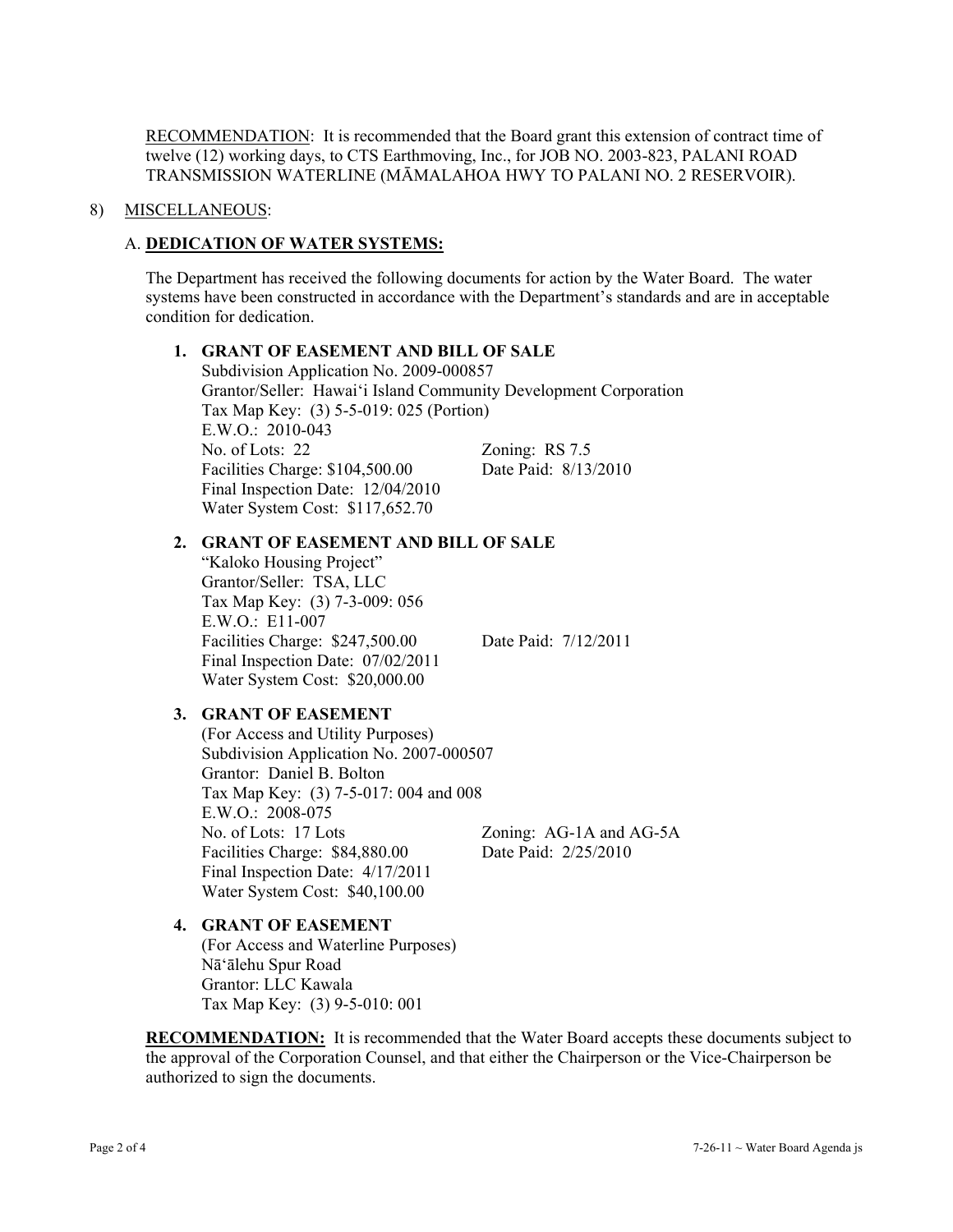# B. **PROFESSIONAL SERVICES AGREEMENT -- JOB NO. 2011-971, KAPULENA WELL DEVELOPMENT, PHASE 2 DESIGN:**

A Professional Services Agreement contract for the following Department of Water Supply project is currently being processed. However, the project, JOB NO. 2011-971, KAPULENA WELL DEVELOPMENT, PHASE 2 DESIGN**,** is not listed on the Department's current fiscal year Capital Improvement Projects (C.I.P.) list.

- JOB NO. 2011-971, KAPULENA WELL DEVELOPMENT, PHASE 2 DESIGN: The project generally consists of the design of a 300,000 gallon reinforced concrete reservoir, outfitting the existing exploratory well, and by-passing the existing Kapulena Booster Pump Station.
- Consultant: TNWRE, Inc. Fee: \$360,000.00 (*estimate, subject to negotiation*)

RECOMMENDATION: It is recommended that the Board approve the new professional services contract for JOB NO. 2011-971, KAPULENA WELL DEVELOPMENT, PHASE 2 DESIGN, subject to results of the procurement process, and that either the Chairperson or the Vice-Chairperson be authorized to sign the documents, subject to approval of our Corporation Counsel.

# C. **REPORT OF AD HOC FINANCE COMMITTEE:**

The Water Board's Ad Hoc Finance Committee Chairperson, Mr. Art Taniguchi, has been investigating the three focus areas (DWS's policies on credit card use, cash control and vehicle take-home), which encompass the scope of the Committee's work. At this meeting, the Committee may do the following:

Discussion of DWS's cash handling procedures and proposed changes.

# D. **REPORT OF AD HOC COMMITTEE TO REVISE THE MANAGER-CHIEF ENGINEER'S EVALUATION FORM:**

The Water Board's Chairperson of the Ad Hoc Committee to Revise the Manager-Chief Engineer's Evaluation Form, Mr. Ken Kaneshiro, has been looking at a revised Manager-Chief Engineer Evaluation Form.

At this meeting, the Committee may provide a report to the Board on its findings.

# E. **ENERGY MANAGEMENT ANALYST UPDATE:**

The Energy Management Analyst will provide an update on significant changes or noteworthy areas relating to energy use and the Department's Green Initiatives.

# F. **MONTHLY PROGRESS REPORT**:

Submission of Progress Report of Projects by the Department. Department personnel will be available to respond to questions by the Board regarding the status/progress of any project.

# G. **REVIEW OF MONTHLY FINANCIAL STATEMENTS:**

Submission of financial statements and information relating to the financial status of the Department. Department personnel will be available to respond to questions by the Board relating to the financial status of the Department.